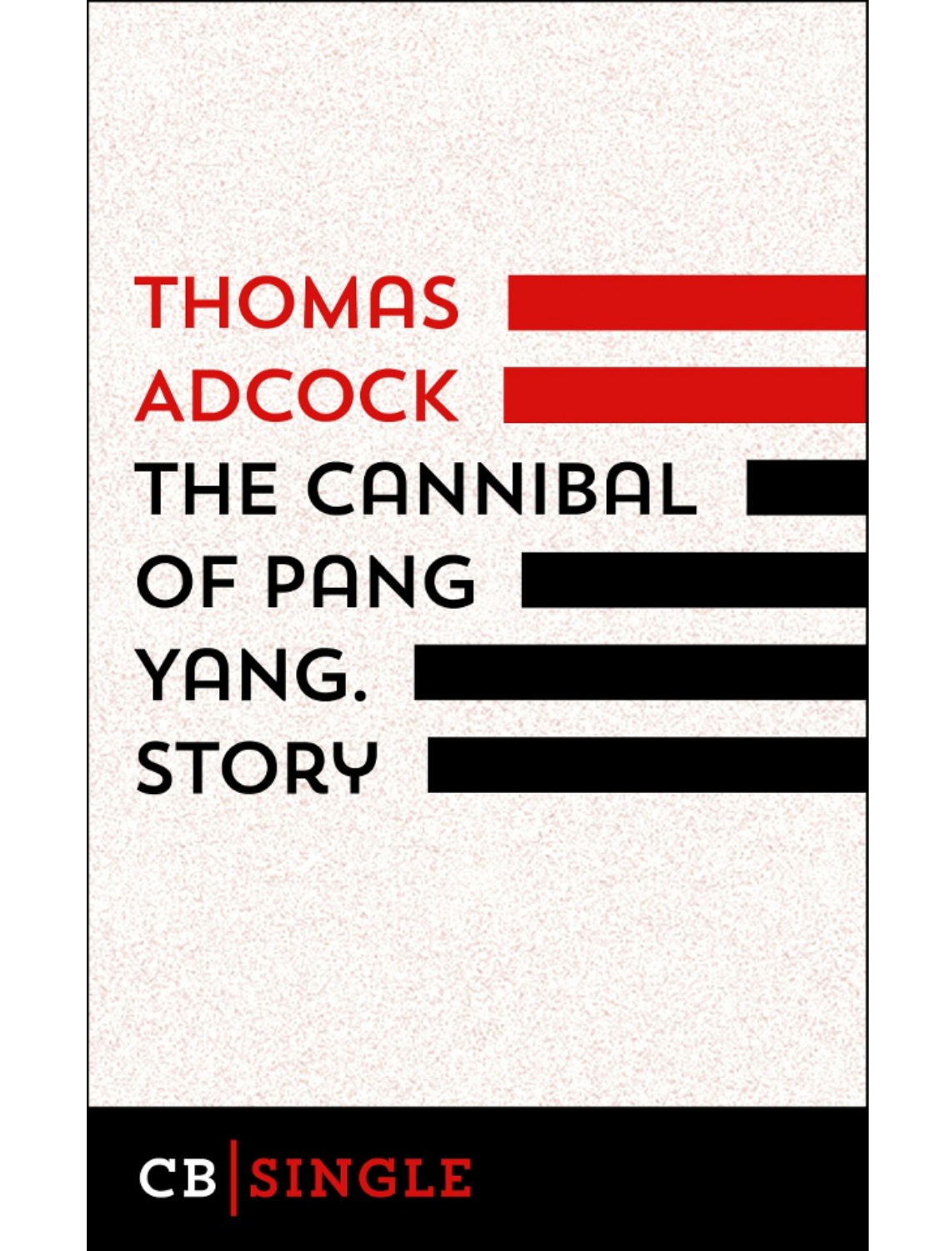### **Über das Buch**

20. Oktober 1907 in Kingston, Ulster County, irgendwo in den Catskill Mountains. Ein Galgen wird gezimmert, Strick und Fallhöhe getestet, die braven Bürger strömen herbei, die Musik spielt fröhliche Weisen. Der Delinquent ist Oscar Jukes, Sippenoberhaupt einer Familie, die man heute »white trash« nennen würde. (Halb- )Analphabeten mit betrüblichen hygienischen und moralischen Standards und viel krimineller Energie.

Die Stützen der Gesellschaft, die ihn zum Tode verurteilt haben, sind religiöse Eiferer voll alttestamentarischem Furor mit Sympathien für den Ku-Klux-Klan und eigenen politischen und ökonomischen Interessen.

Angeklagt ist Oscar Jukes unter anderem wegen Kannibalismus, weil man im Kochkessel einschlägige Rückstände gefunden hat. Was ist aber wirklich passiert? Was wird gespielt? Und muss Oscar Jukes am Ende hängen?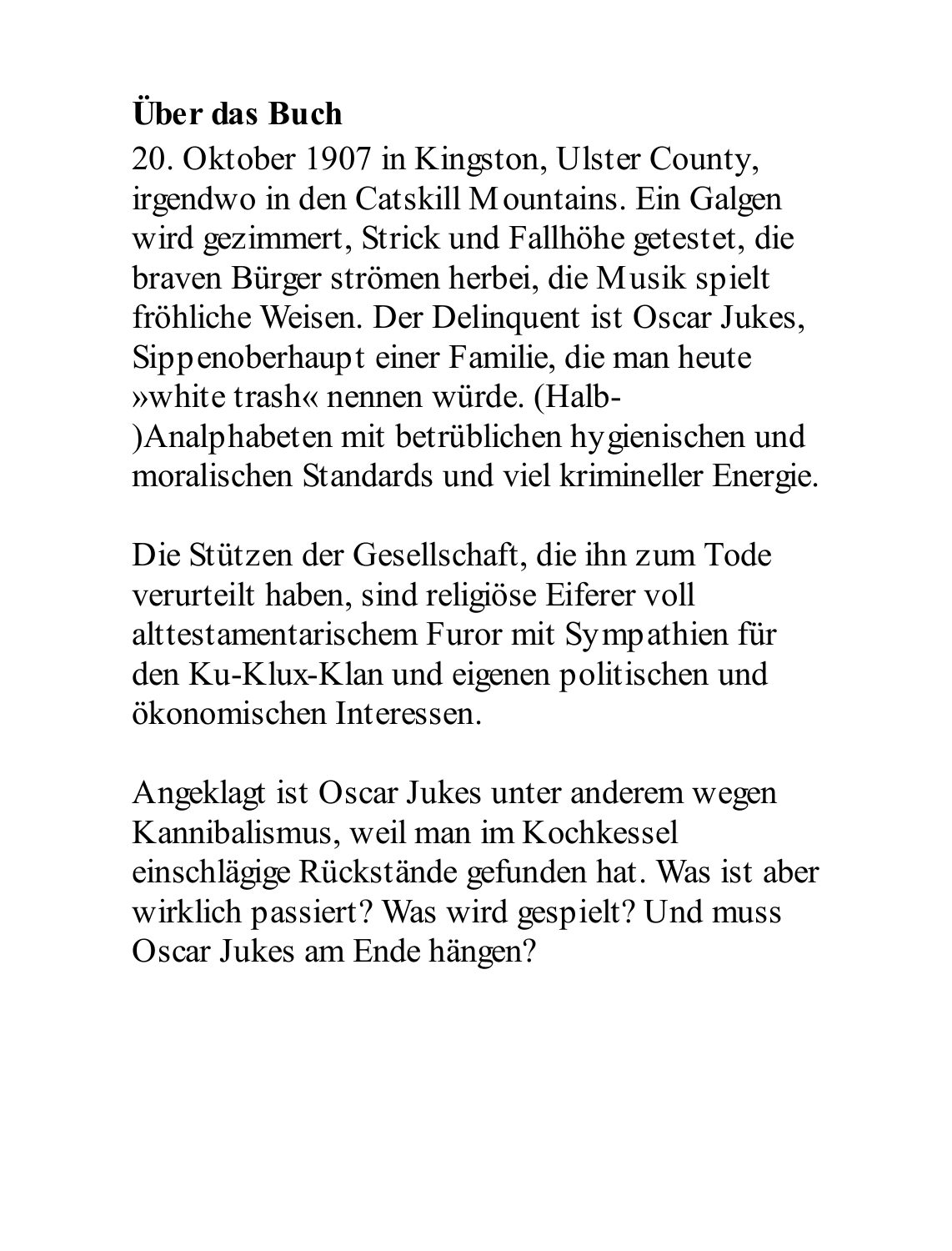»Die präzise Beschreibung einer realen Begebenheit aus dem letzten Jahrhundert, die ein erhellendes Schlaglicht auf die USA von heute wirft « Thomas Wörtche

»The Cannibal of Pang Yang« ist schon allein deshalb eine Sensation, weil es die erste Erzählung des Edgar-Preisträgers Thomas Adcock nach einer jahrelangen Pause ist. Zudem ist der Text selbst ein kleines Juwel konzentrierter und sarkastischer Erzählkunst.

#### **Über den Autor**

Thomas Adcock, 1947 in Detroit geboren, hat mit seinen Romanen um den Cop Neil Hockaday und vielen Kurzgeschichten Meisterwerke der literarischen Kartographie von New York City vorgelegt. »Dark Maze« (»Feuer und Schwefel«) gewann 1992 den Edgar-Allan-Poe-Award. Adcock ist in die meisten wichtigen Sprachen übersetzt. In den letzten Jahren arbeitet er zunehmend wieder journalistisch (u. a. als USA-Korrespondent von CulturMag) und als Universitätslehrer. Er lebt in Manhattan und in North Chatham, upstate New York.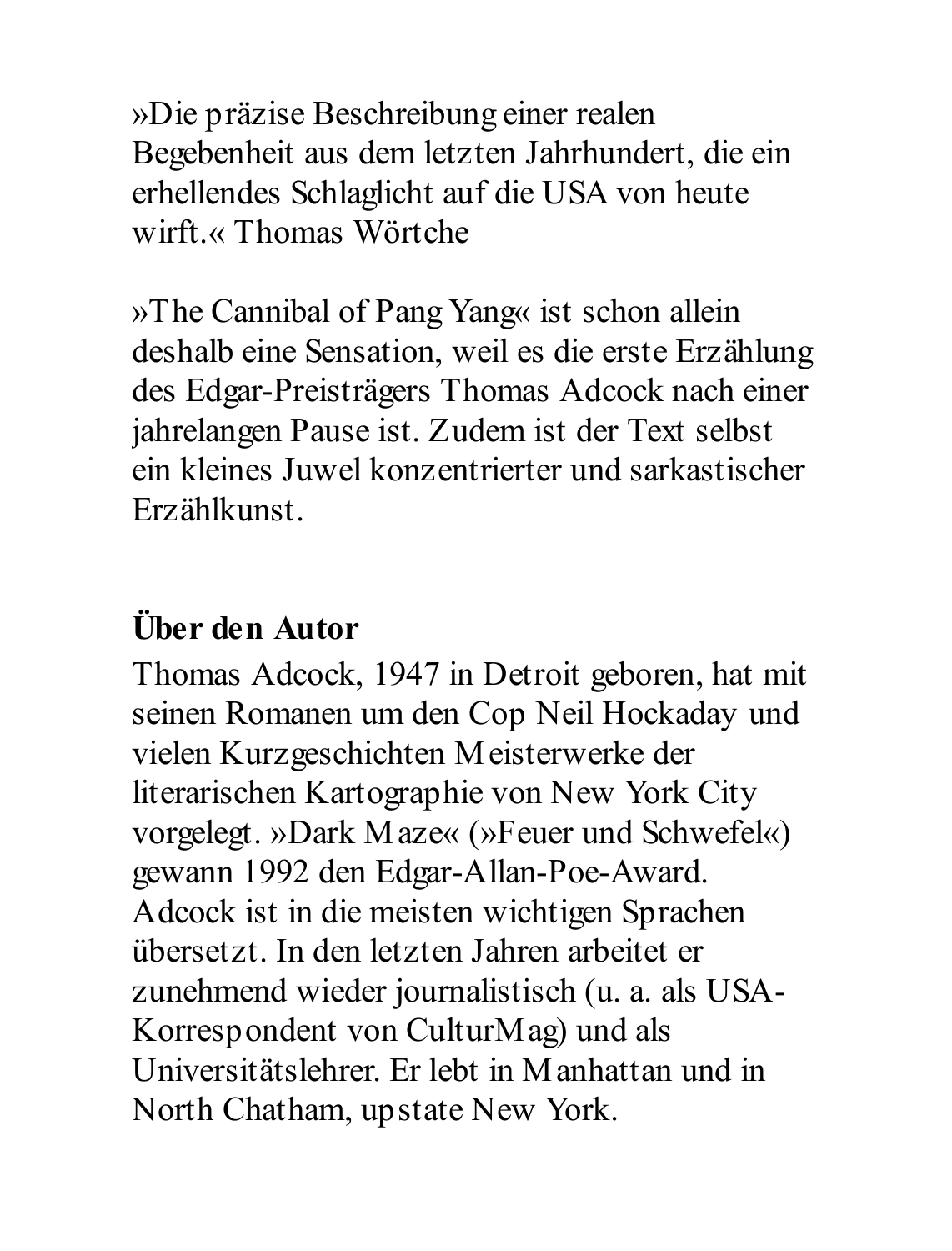### **Thomas Adcock**

## **The Cannibal of Pang Yang**

**Erzählung**

CulturBooks Verlag www.culturbooks.de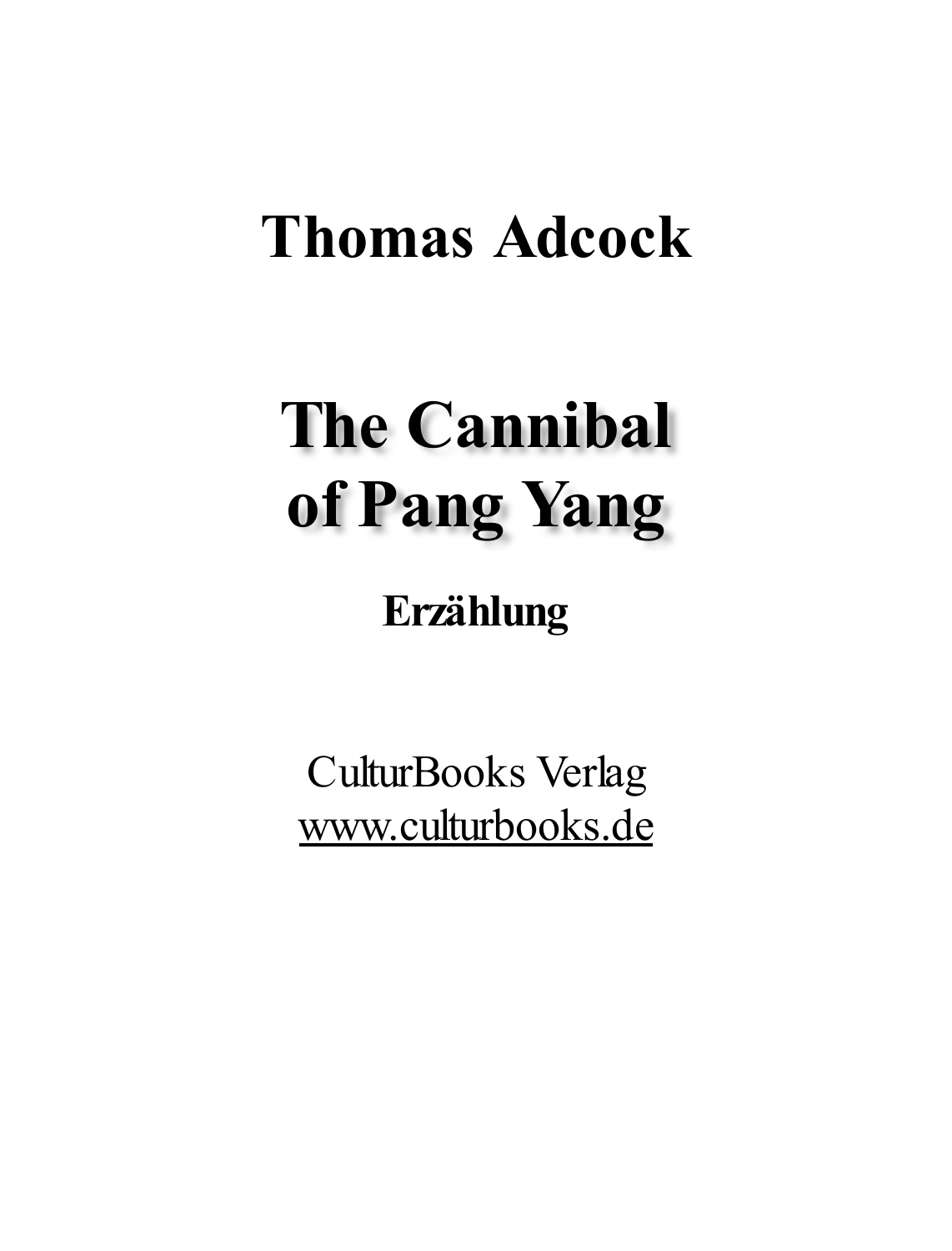### **Impressum**

eBook-Ausgabe: © CulturBooks Verlag 2015, Gärtnerstr. 122, 20253 Hamburg Tel. +4940 31108081, info@culturbooks.de www.culturbooks.de Alle Rechte vorbehalten Erstveröffentlichung: CulturMag 2012, © Thomas Adcock eBook-Cover: Magdalena Gadaj eBook-Herstellung: CulturBooks Erscheinungsdatum: 01.02.2015 ISBN 978-3-944818-78-8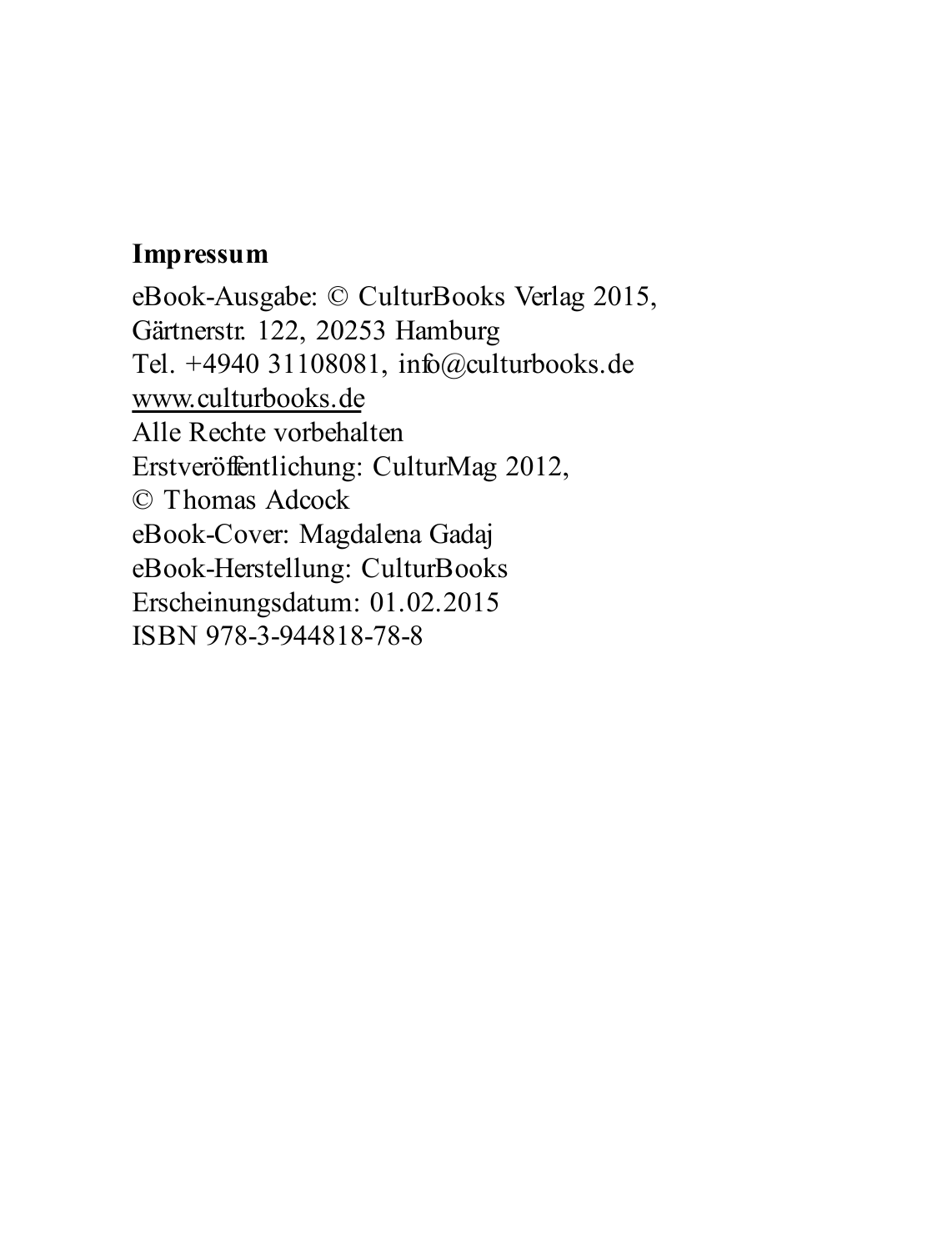### **Inhaltsverzeichnis**

Chapter I Chapter II Chapter III Chapter IV Chapter V Chapter VI Chapter VII Chapter VIII Chapter IX Chapter X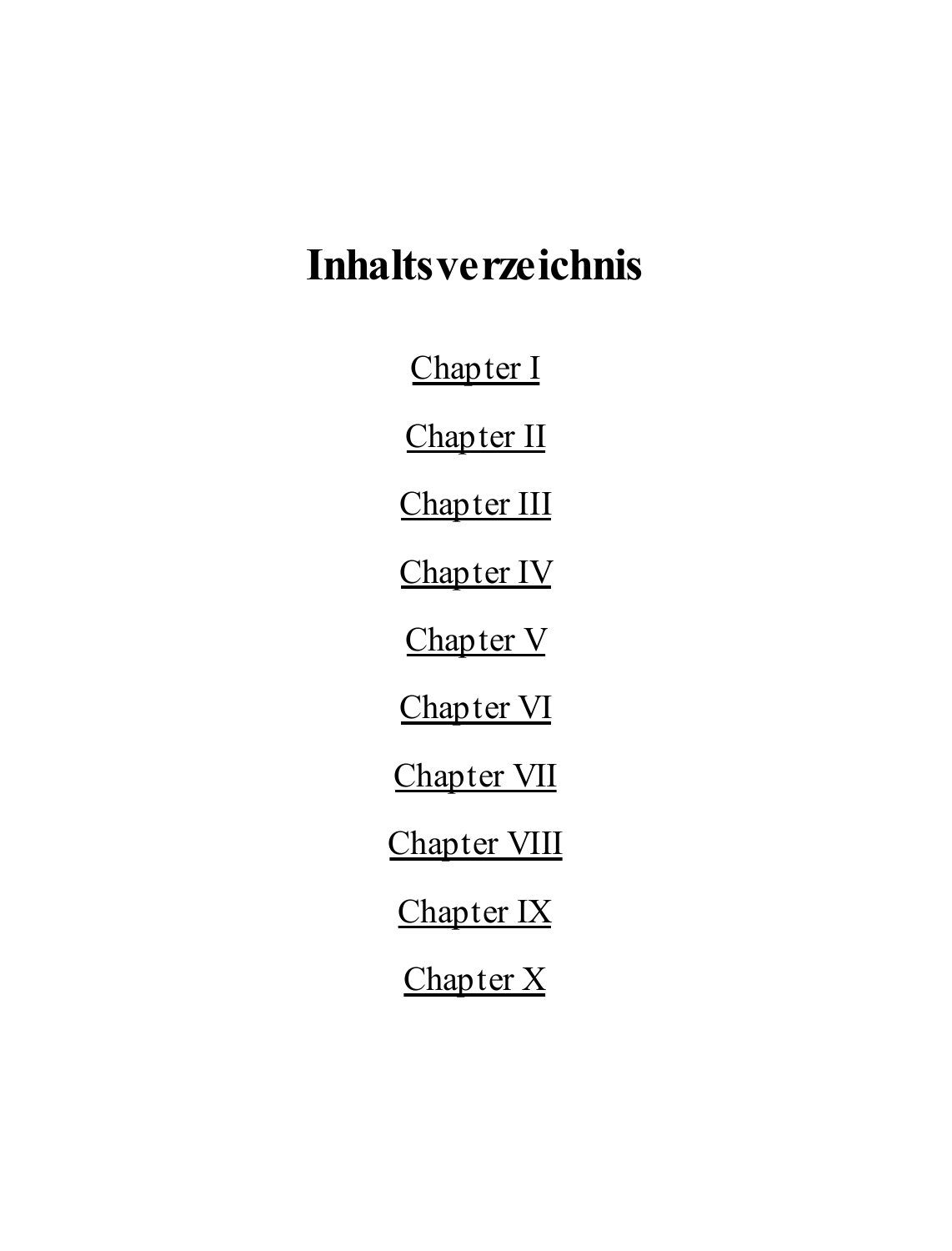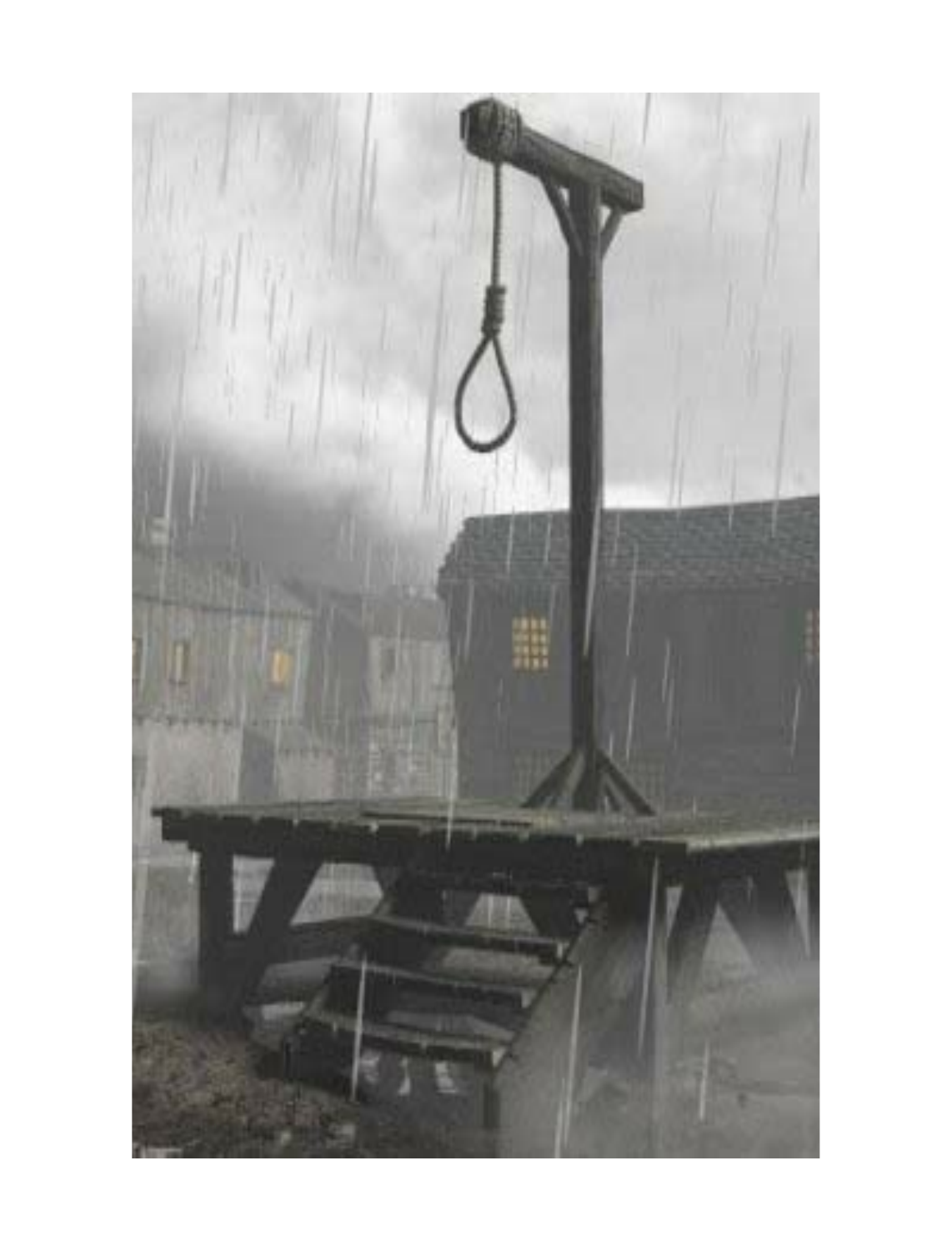In the grey of autumnal daybreak, with the air chilled by a dank breeze, a gang of workmen assembled in the wide cobblestone lane behind the Ulster County Jail. There they engaged in respective tasks in advance of a public execution scheduled to commence at high noon.

The citizenry of Kingston had long relished arrival of this Sunday of October 20th, 1907. Gentlemen and ladies of Christian outlook were busy at home, readying picnic baskets of sandwiches and potato salad and lemonade and blueberry piesrefreshments for the gala after-church affair in Rope Alley, as the deathly site was commonly known.

Adjacent to a neat stack of pine lumber that would become gallows upon a few hours' labor, a makeshift bandstand and accompanying dais had been erected during the previous two days. From his cell window, the condemned man was compelled by his jailers to watch as the Kingston branch of the Daughters of the American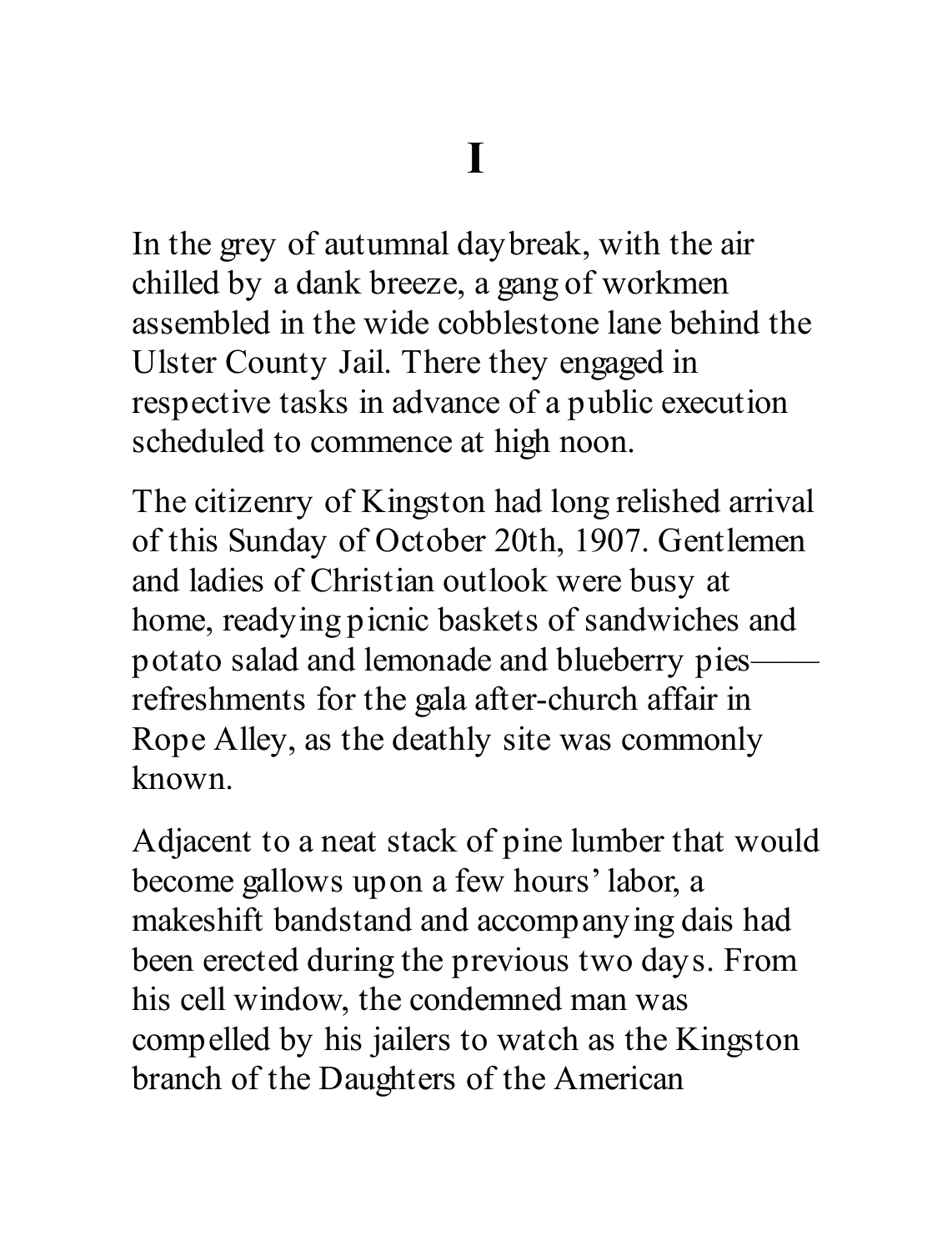Revolution festooned bandstand and dais with flags and bunting, along with oaken buckets of flowers. Geranium blossoms of cheerful orange and yellow moved stiffly in the unpleasant wafts of cemetery breeze.

Mustachioed musicians of the fire brigade orchestra would soon be performing, attired in starched red-white-and-blue dress uniforms last worn for Independence Day. They would strike up a repertoire of patriotic melodies at half-past eleven o'clock, providing thirty minutes of brassy oom-pah-pahs to rouse patriotic fervor among a crowd gathered to witness death at noon.

Music had further intent of distraction: best that ladies and gentlemen of Kingston not dwell overly long on the essential business of ending a man's life, loathsome as he was; best they be assured of the righteousness of town vengeance. The good ladies of Kingston, especially, required such communal confidence. Individually, they might be appalled to the point of fainting at the unmistakable sound of a trap door sprung open below the shackled ankles of one Oscar Jukes, plunging him five feet downward at literal breakneck speed.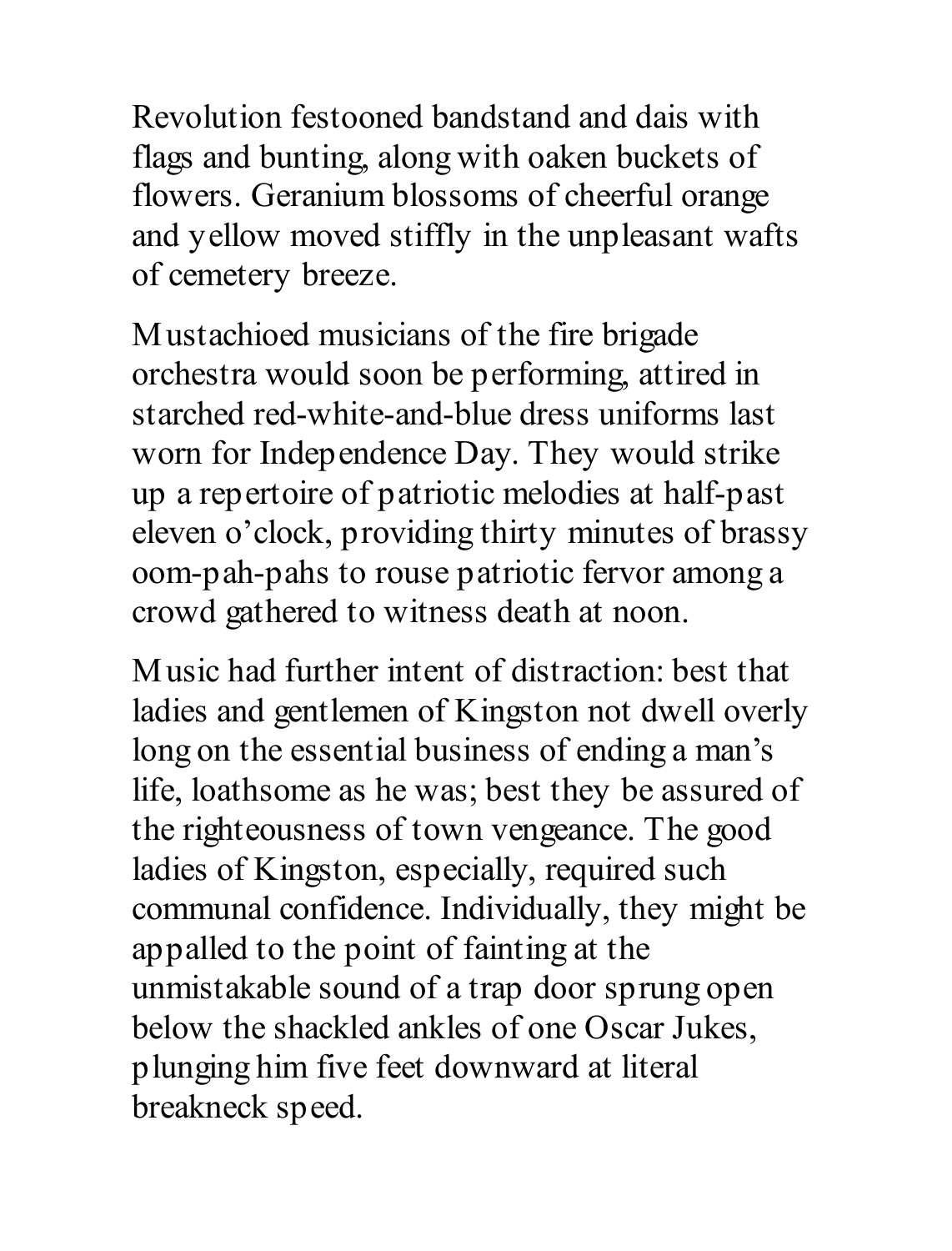Chief among the workmen that Sabbath morning was a stout carpenter in dungarees and a woolen shirt. Gardiner was his name, and he seemed to be in charge. Hammer and saws snugged the pocket loops of his canvas apron, a supply of squarehead nails rode between his lips.

Father Niall McClanahan, a hunchback priest in white liturgical alb, girdled with a cincture of purple silk (the color of penitence), sucked on a Meerschaum and paced about as he whispered Bible verses. The cloud of smoke produced by his pipe was indistinguishable from the color of his hair.

A man with a ginger beard and a milky left eye sorted through a long gunny sack of equipment: a mask for stretching over his head, from bumpy nose to the nape of his blotchy neck; black leather gloves, open at the fingertips; a coil of rope, thickly noosed at one end and sufficiently hefty for the "long drop" technique said to ensure against decapitation. Unlike the others at work in Rope Alley, the hangman was a stranger in town. The sheriff's department had booked his accommodations at the Kingston Inn, under the wry name of John Law.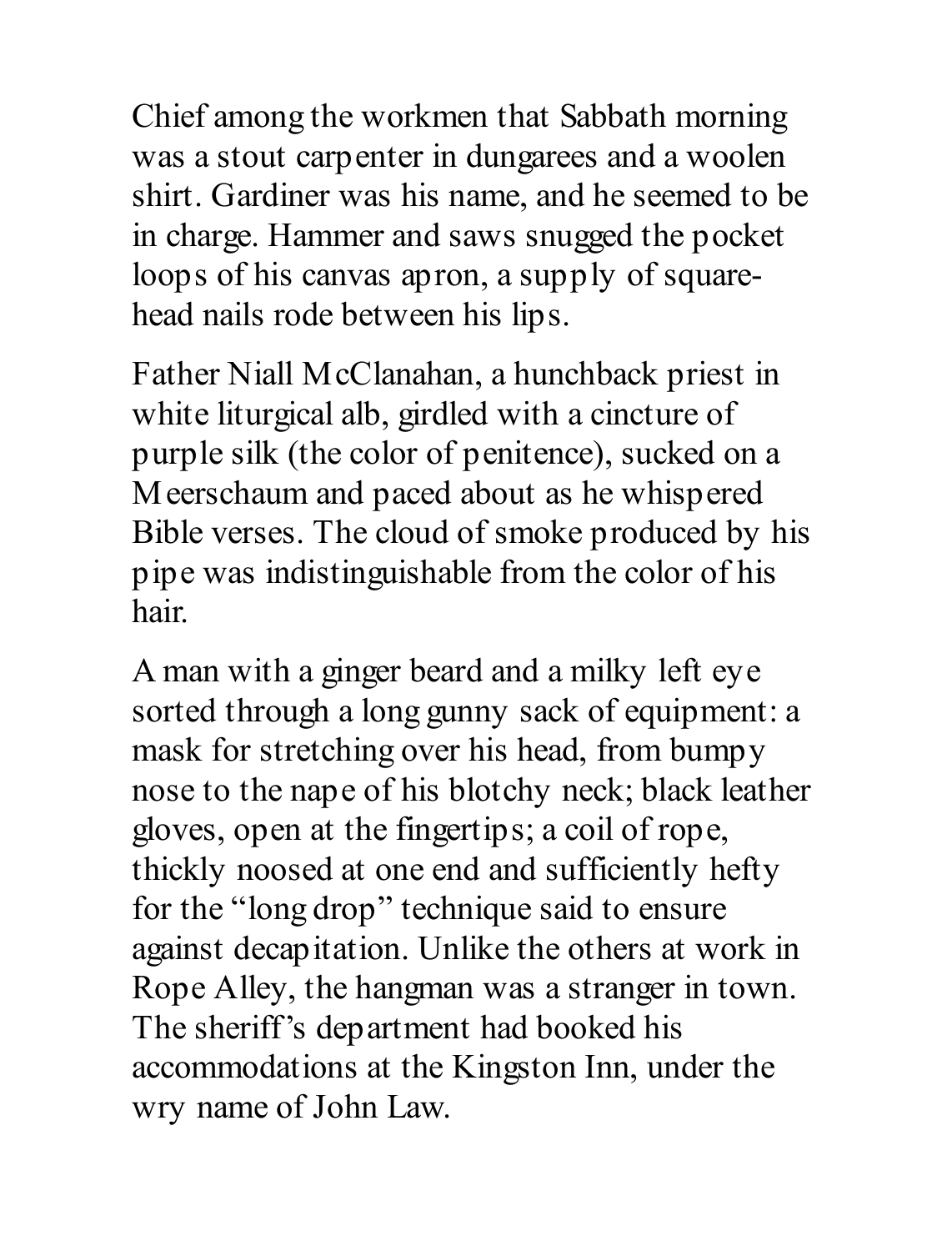Two burly constables with tommy guns cradled in their arms stood guard over Oscar Jukes, whom they had frog-marched from cell to cobblestones only minutes before.

Jukes was a grunting, narrow-eyed man of sixtyone years. His height was average, his physique of peasant stock. His features were flat, his skin a shade of tobacco. Despite his age, his matted hair was as brown and shining as creek pebbles, though it stank from application of a dull effluvium; he and his kind used their urine as pomade.

Jukes wore a jail-issued ensemble: shirt and matching trousers of cream hue, over-sewn with horizontal stripes of black cotton. The garments had not been laundered since their use by a previous inmate. The shirt was stained with droppings of sugarless porridge, a tasteless ration served twice daily by the jailer's wife. Jukes' feet were bare, caked in filth and swollen from vermin bites. Chains joined his ankles to a hobbling gap of eight inches.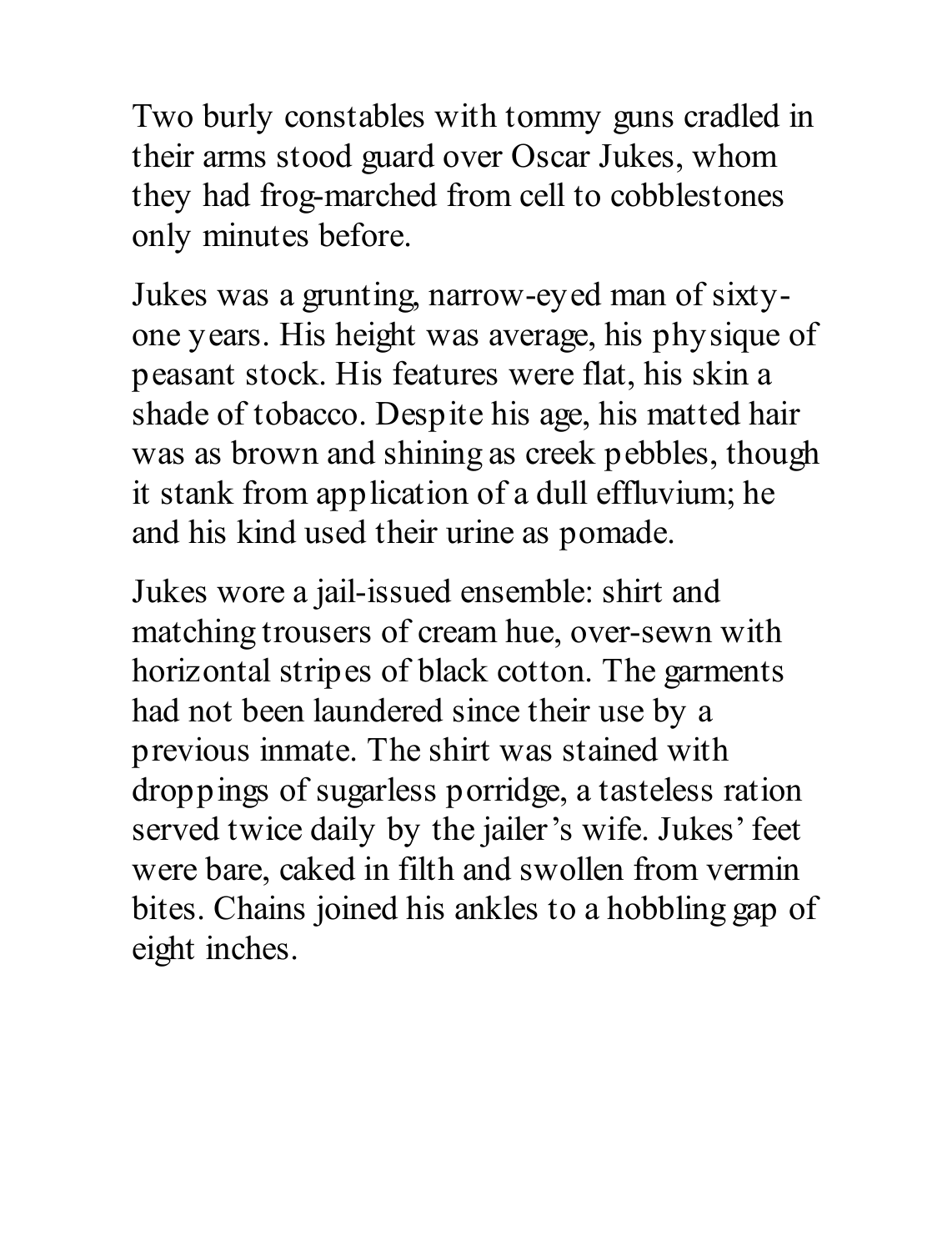Three years ago to the day, the Honorable W. Clement Barlow pronounced a sentence of death upon Oscar Jukes. In truth, the judge had reached that decision at the opening of Jukes' murder trial, if not before. By no means was Barlow the only Kingstonian to regard the defendant with a generalized contempt; his was a shared civic attitude, bred in the respectable bones of the fortunate.

Oscar Jukes was patriarch of an illiterate race of menial laborers, petty miscreants, horse thieves, half-wits, drunkards, and mushroom harvesters. Some, like Jukes, had a sufficient supply of intelligence and shrewdness for dishonest schemery. At least since the time of Mr. Lincoln's war, generations of this ilk were known to be living year round in rude outdoor encampments, caves, and communal shacks in the wooded foothills of the Catskill mountain range at the western edge of Kingston.

Home turf to Jukes and the others was a wilderness of boulders and briar thickets, and trees that produced near unburnable logs——mostly black birch, chestnut, and white pine. A dwindling population of oaks and silver maples kept the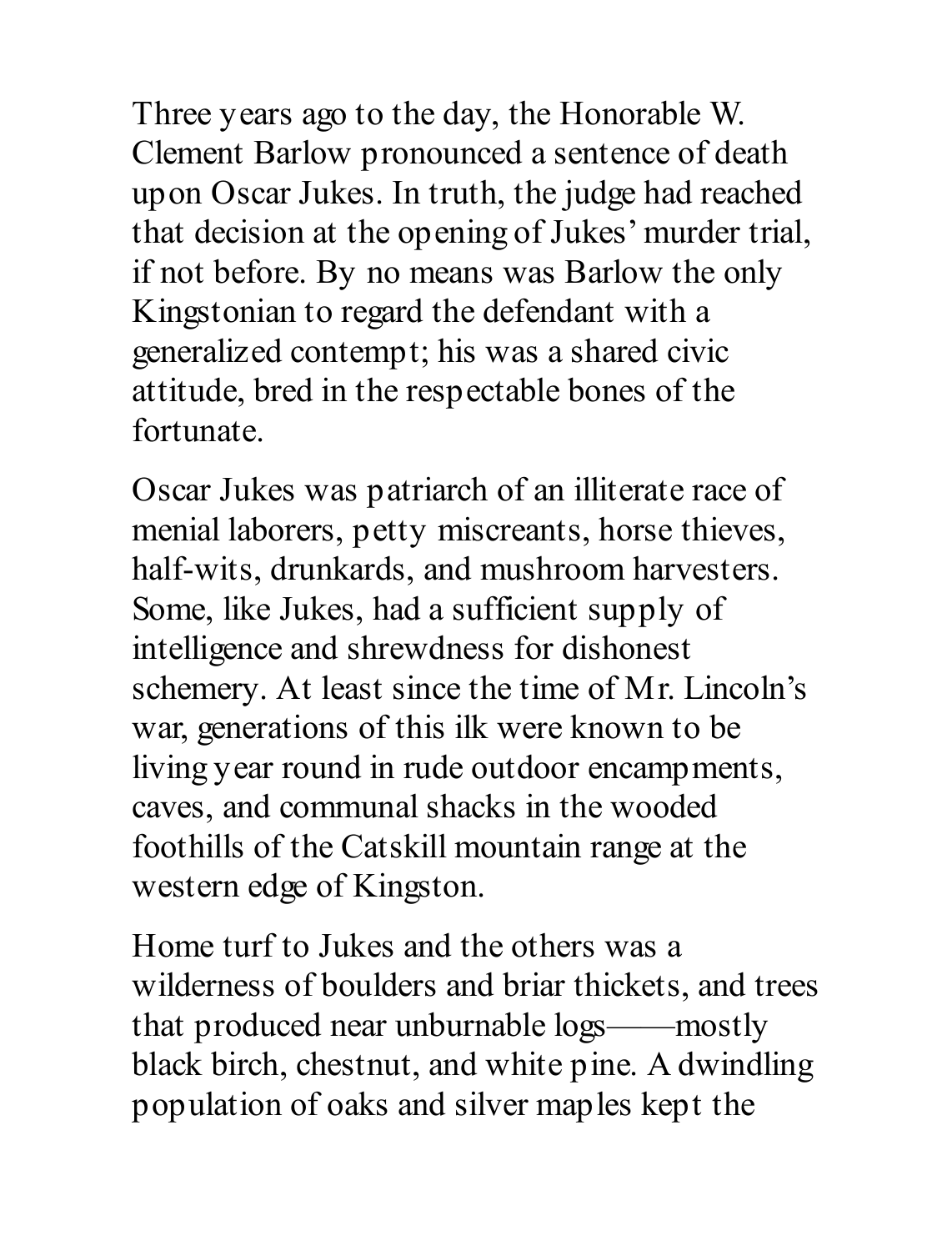mountain people from freezing to death in winter. Logs from these species were life-saving fuel, supplemented by clapboards ripped off the sides of flatlanders' homes and dragged up into the hills.

The wretched territory of Jukes and his people was known as the Binnewaters, or by the name of its principal village——Pang Yang. Mountain people called themselves "Binnewaters folk." Kingstonians referred to them by the pejorative "Pang Yangers."

Soon after Jukes was sentenced, volunteer lawyers from Manhattan filed an appellate suit with the state's high court, then another, and another. In their briefs of claim, the city lawyers recounted dubious police procedures, cruelty of jail conditions, prosecutorial misconduct, judicial incompetence, interference with due process by local politicians (and in one notable case, a politician's spouse), and the county's historical tinderbox of prejudice against the mixed-race defendant and his hill clan——exacerbated by an orgy of yellow journalism, especially mine.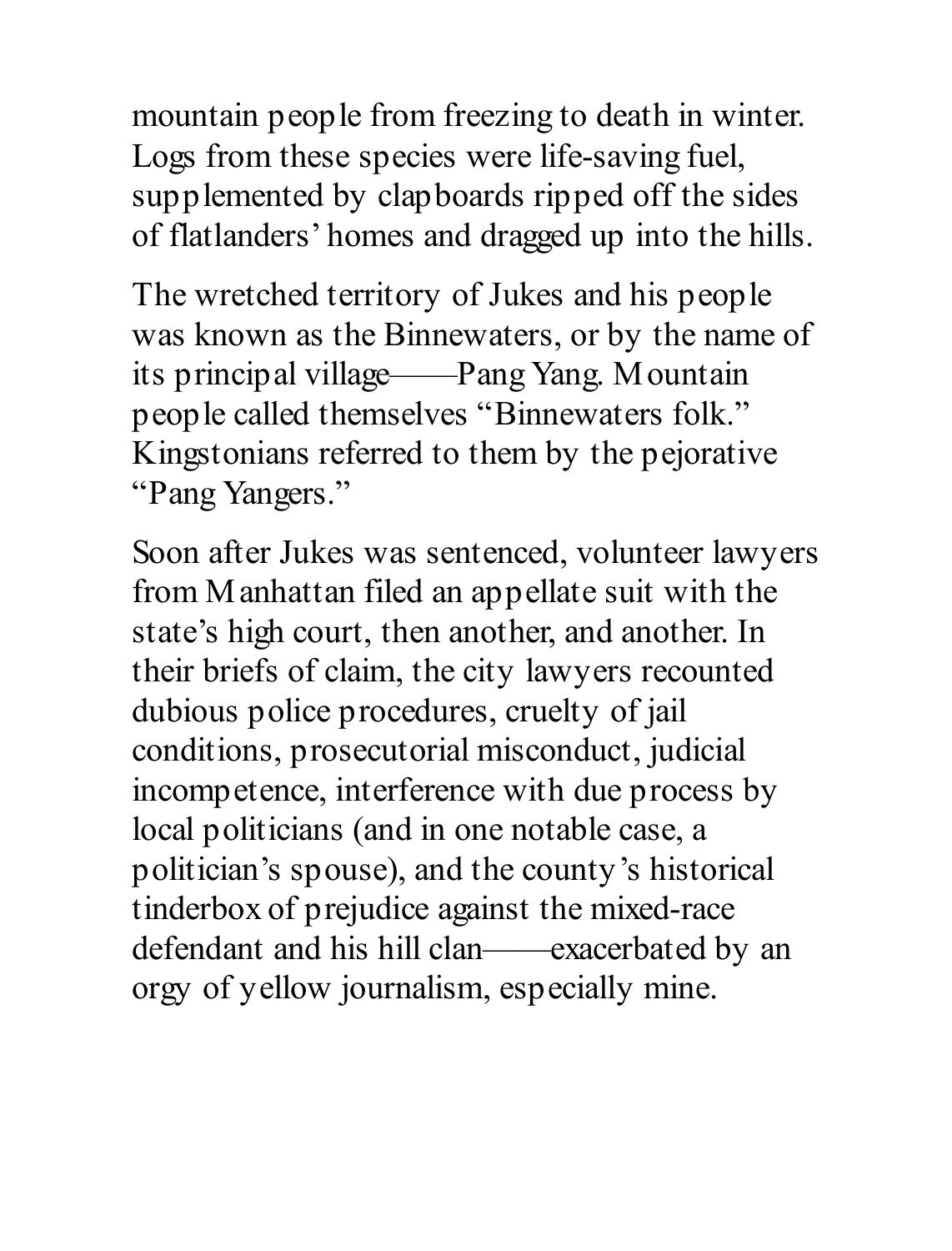All three appeals for fresh trial in some neutral venue failed; so, too, their attendant applications for a reduction from the charge of first-degree, premeditated homicide brought against Oscar Jukes by the district attorney of Ulster County ——one Jasper Haight, whose porcine wife, Opal, serves as Kleagle in the women's auxiliary of the local Ku Klux Klan chapter. Opal is further invested in the cause of the Women's Christian Temperance Union, despite Jasper being an habitué of the Green Parrot Tavern, conveniently located around the corner from the courthouse.

The downstate legal do-gooders claimed that Jasper Haight had grossly overcharged Oscar Jukes. Their reasoning: on the day Jukes was apparently assailed by Simon Van Dyne, his enraged partner in a dubious gold mining venture, was not one man destined to die? If not the suckered Van Dyne, then Jukes himself? Thus did the lawyers petition for the lesser blame of manslaughter, or at least second-degree murder, which would obviate capital consequence.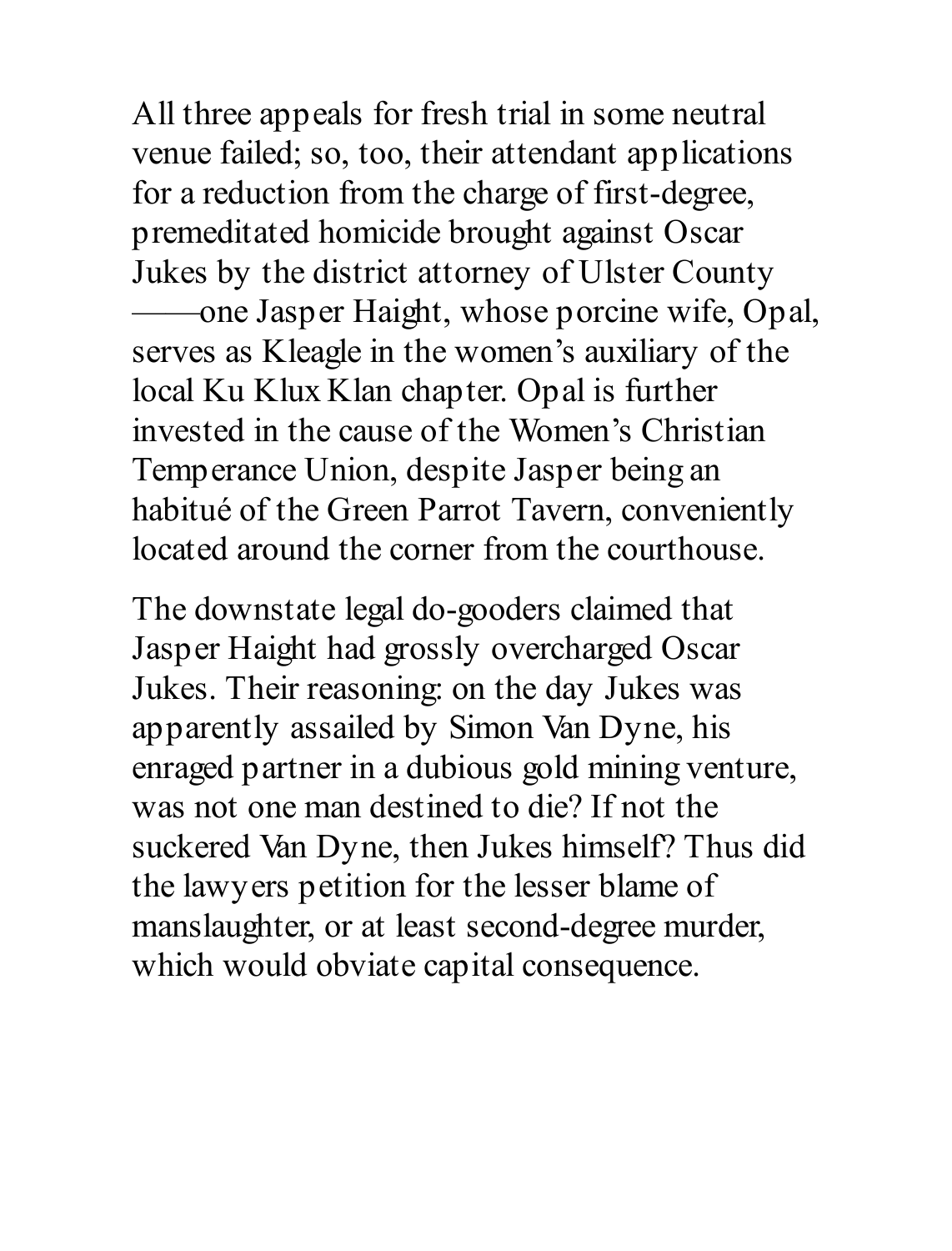Likewise ineffectual in merciful cause was a sanity hearing demanded by defense counsel.

Accordingly, three local attorneys were appointed by Judge Barlow to an ex-officio lunacy commission, assigned to the task of evaluating the mind of the Oscar Jukes. The trio constituted remaining members of the law firm from which Barlow departed in 1898 upon election to the bench. The commission's verdict came swiftly, and predictably: "Defendant is reasonably capable of distinguishing right from wrong, despite a low grade of intellectual ability, disrespect for God Almighty, foul invective, vulgar grooming habits, and incestuous conduct."

Appeals denied, it was left to Judge Barlow to pound his gold-stemmed gavel and declare what all of Kingston wished to hear, "Death to Oscar Jukes, saith I! So saith the Lord!"

The judge was a pudgy widower with pasty skin, fine curls of carrot-colored hair, and a prudent eye for young flesh of either persuasion. He was a fervent parishioner of the Calvary Methodist Church of Kingston, citadel of the community's establishment. Barlow was a church lector who advocated the utmost in probity, and the owner of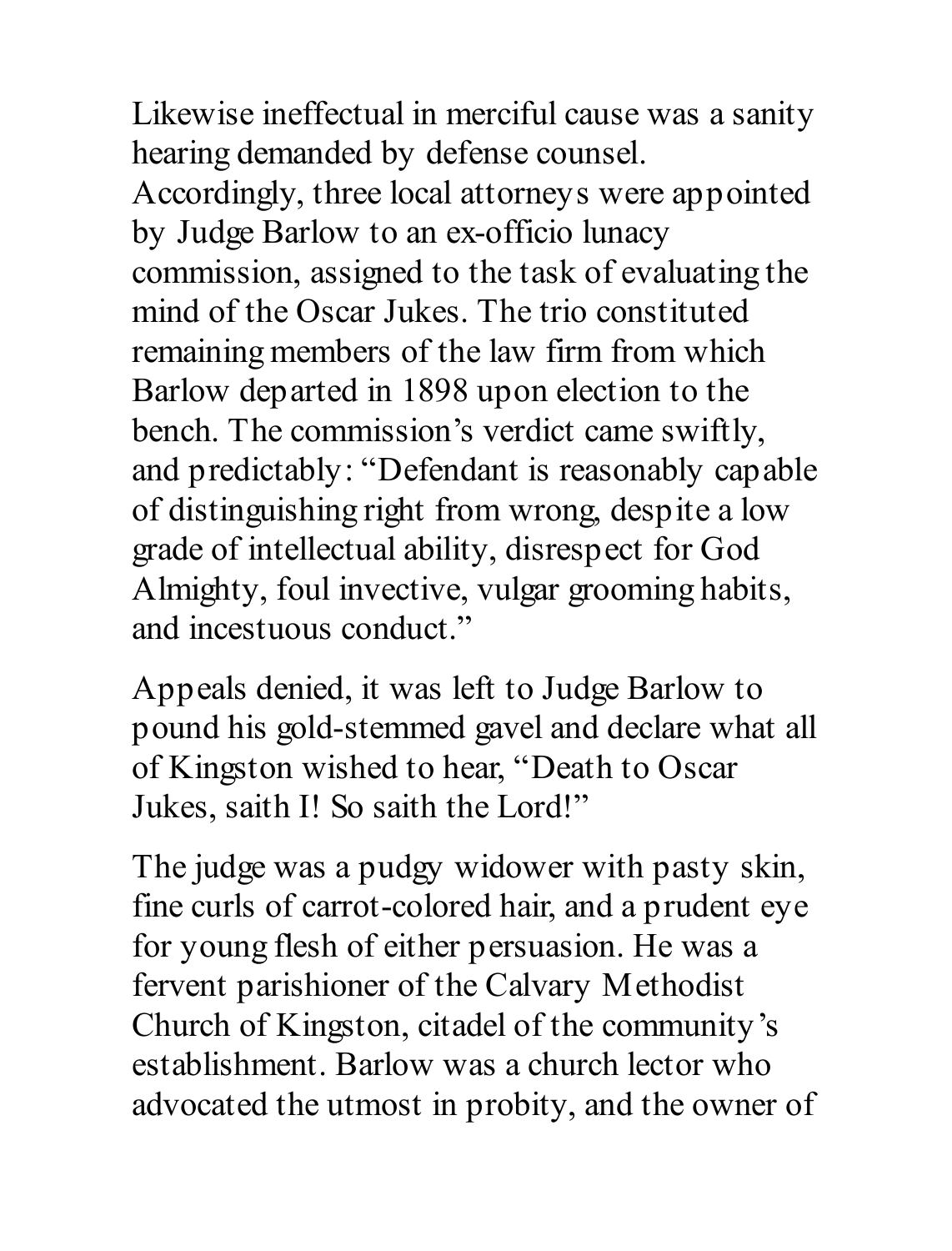a creamy baritone——foremost among voices composing the Calvary Methodist choir. In all verbal exchange, including the most casual of conversations, the judge spoke in biblically exclamatory fashion, frequently citing his camaraderie and daily dialogues with God, which he pronounced *Gawd*.

On sentencing day, Judge Barlow thundered further at the Pang Yanger before him, "May hellish vengeance afflict thee, Oscar Jukes! Thou art monstrous! Thou art of unspeakable stench! Thou art a misshapen lump of devil's dung! I shall pray that Gawd instruct Satan to collect thy corpse and swallow it sideways!"

Jukes' tobacco face filled with rage against the bloviating Barlow. He parted his lips, as thick and greasy as sausages, in an attempt at rejoinder to the judge's curse. But before he could utter a sound, a bailiff's billy club thwacked him to the floor. (Undoubtedly, Jukes wished to impart a curse of his own, perhaps the very execration he employed when offended by churchly sanctimony: "I'd dear love to see a red-hot poker shoved up yer arse, yuh Jesus-jumpin' fook, yuh!")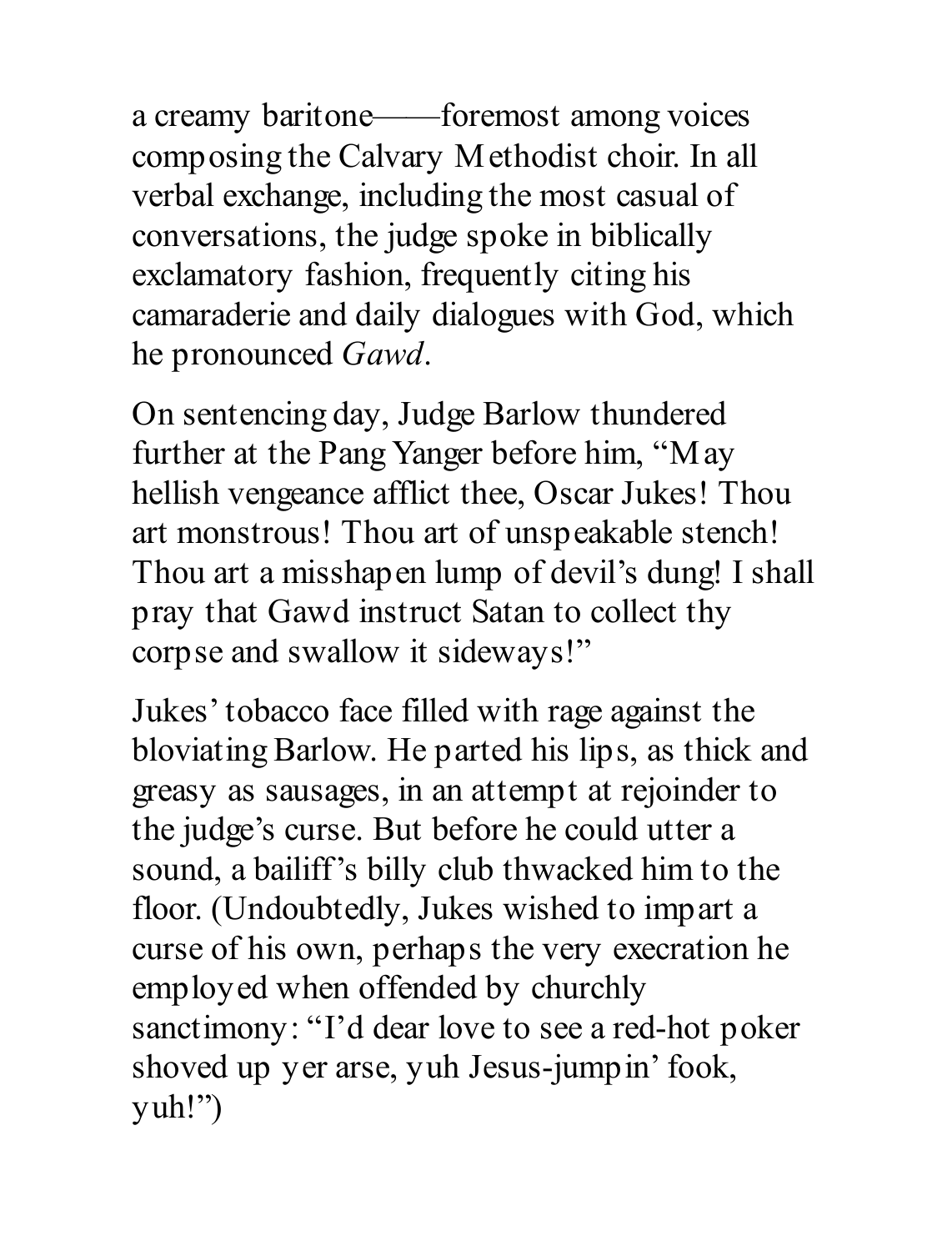The judge's spittle-driven damnation, followed by the spectacle of Oscar Jukes sprawled on the floor in a spasm of pain, inspired foot-stomping cheers in a courtroom filled with the burghers of Kingston, all of them fellow congregants at Calvary Methodist.

In the following year, W. Clement Barlow's coreligionists rewarded him with election to a seat in the state legislature upriver at Albany, where he caucused with the conservative Platt wing of the Republican party.

Ende der Leseprobe. Sie möchten das Buch kaufen? Klicken Sie bitte hier.